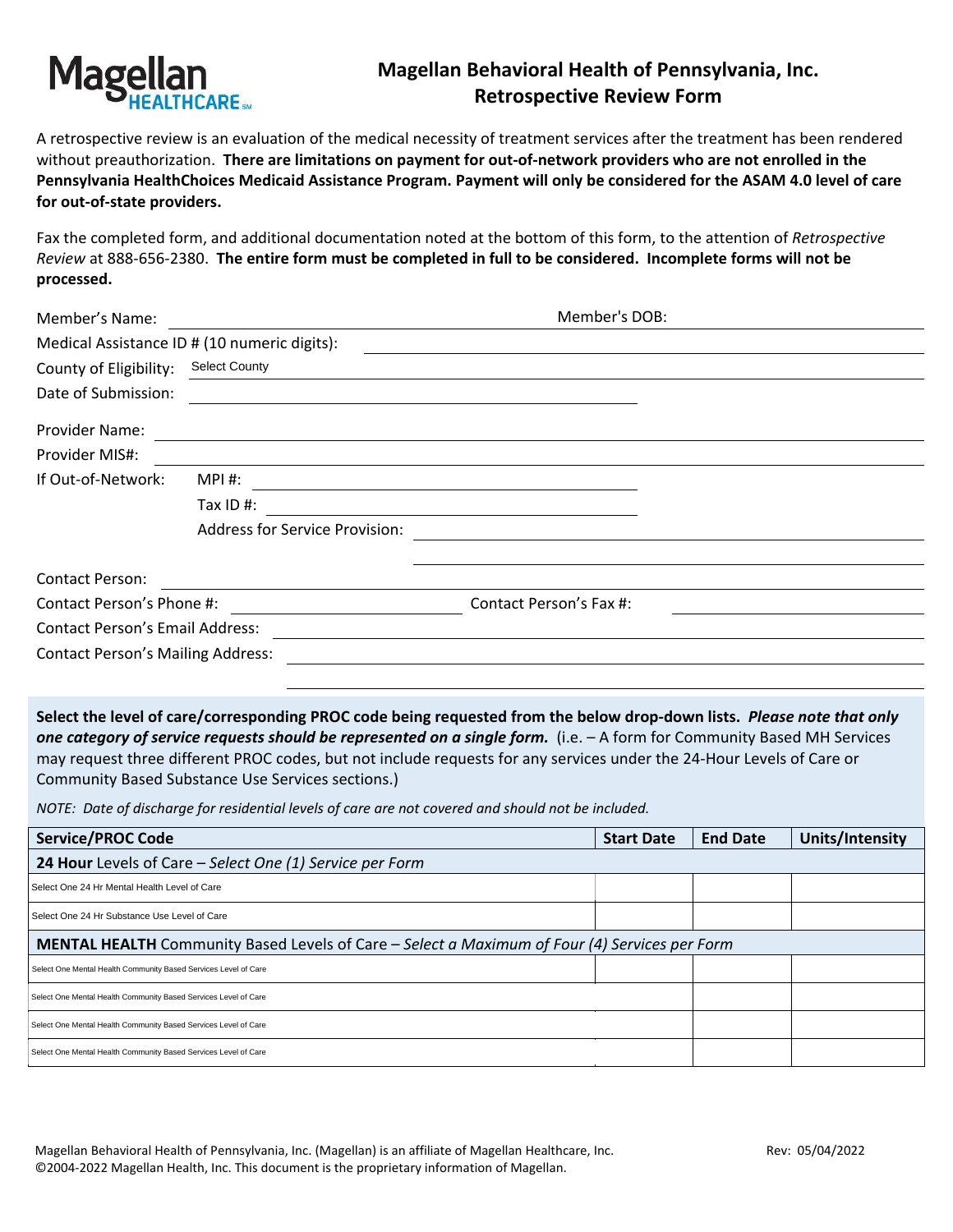| <b>Service/PROC Code</b>                                                                             |  | <b>End Date</b> | Units/Intensity |  |  |  |
|------------------------------------------------------------------------------------------------------|--|-----------------|-----------------|--|--|--|
| <b>SUBSTANCE USE</b> Community Based Levels of Care – Select a Maximum of Four (4) Services per Form |  |                 |                 |  |  |  |
| Select One Substance Use Community Based Service Level of Care                                       |  |                 |                 |  |  |  |
| Select One Substance Use Community Based Service Level of Care                                       |  |                 |                 |  |  |  |
| Select One Substance Use Community Based Service Level of Care                                       |  |                 |                 |  |  |  |
| Select One Substance Use Community Based Service Level of Care                                       |  |                 |                 |  |  |  |

## **Retrospective Review Criteria:**

Please check the applicable criteria under which you are submitting this retrospective payment request and ensure your request meets the timeframes outlined. Read the following section thoroughly. If you have a situation that does not fit within these criteria, the request is not eligible for retrospective review. For additional assistance, contact the Complaints & Grievances team at your designated county provider line.

*Magellan will not consider network providers' retrospective review requests that are submitted outside of the timeframes listed below.* 

**Emergency Services**: Magellan performs retrospective reviews of emergency services performed without preauthorization. The review considers services performed from the time of the emergency until the member is in a safe setting. For services provided in an emergency situation, Magellan must receive a request for retrospective review within 180 days of the date services were provided.

**HealthChoices' Eligibility is Retroactively Initiated**: Magellan will perform a retrospective review when services are provided to a member whose eligibility is retroactively initiated by HealthChoices. Magellan will review services from the date of eligibility through the date that eligibility was initiated or reinstated. For retrospective review requests due to a member's retroactive enrollment in HealthChoices, Magellan must receive the retrospective review request within 180 days after the service was performed. Magellan will assess the services provided from the date that the member became eligible with HealthChoices, up until the date that eligibility was established or reasonably discovered.

*\*Provide evidence that HealthChoices' eligibility was checked via the Pennsylvania Medical Assistance Eligibility System (i.e., PROMISe) on each date of service (e.g., eligibility printouts created during the period in which services were provided).*

*EVS printouts created after the period for which coverage is requested are not evidence of retroactive enrollment and will not be considered.*

**The member's medical condition precluded the provider from identifying the member's eligibility with Magellan:**  Magellan will perform a retrospective review when services are provided to a member and the member's medical condition precluded a provider from confirming eligibility and coverage with Magellan. The review will consider services performed through the date that eligibility was reasonably discovered. Magellan must receive the retrospective review request within 180 days after the service was performed.